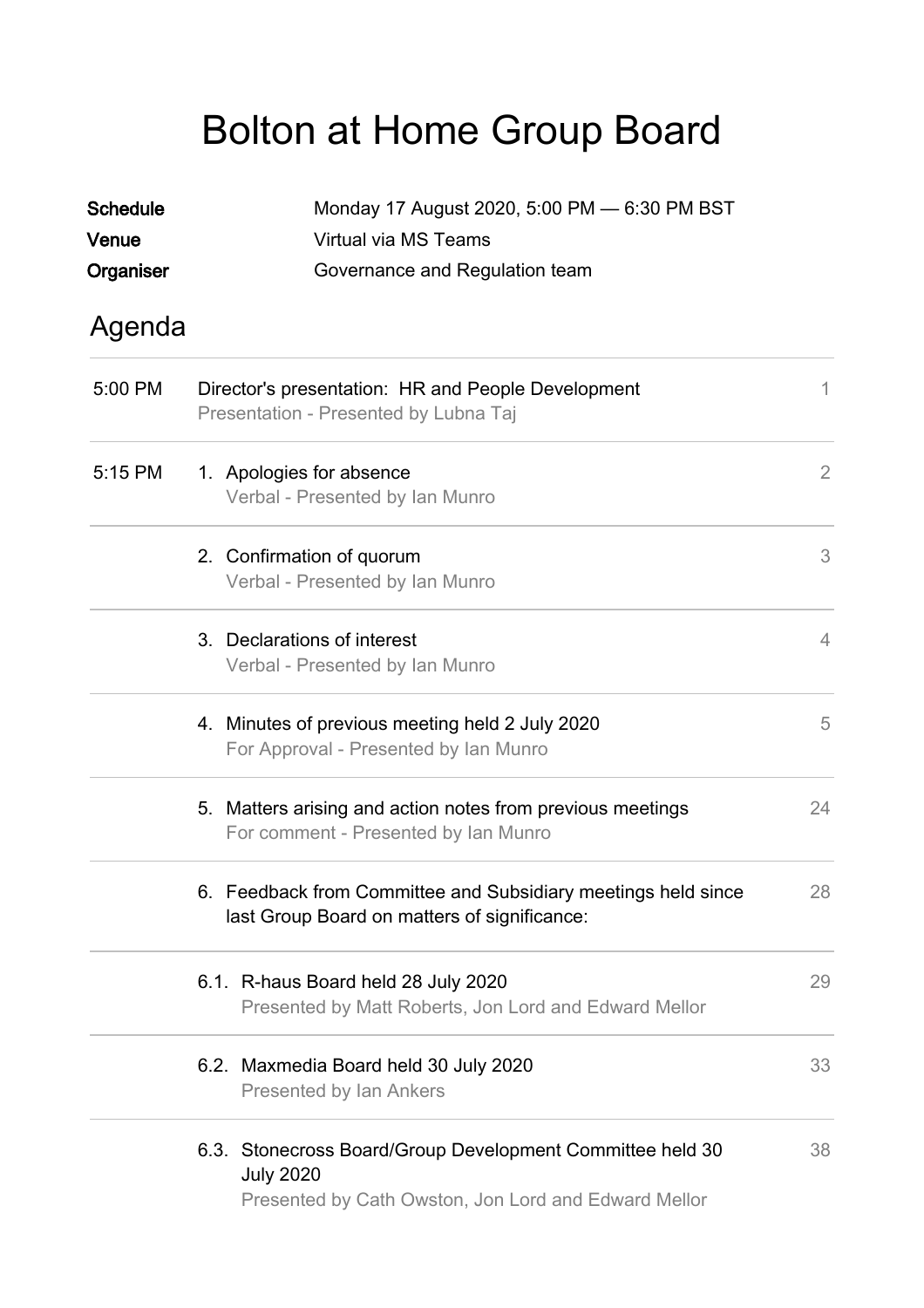|         | 6.4. Starts with you Board held 4 August 2020<br>Presented by Mike Corfield and Noel Sharpe                         | 41  |
|---------|---------------------------------------------------------------------------------------------------------------------|-----|
|         | 6.5. Group Audit & Risk Committee held 13 August 2020<br>Presented by Bill Gill and Amanda Moat                     | 44  |
| 5:25 PM | 7. Group CEOs update<br>Verbal - Presented by Jon Lord                                                              | 45  |
| 5:40 PM | 8. Business technology strategy – 2020 update and post COVID<br>actions<br>For Approval - Presented by Lisa Charles | 46  |
| 5:50 PM | 9. Complaints annual report 2020<br><b>Presented by Warren Brierley</b><br>For comment                              | 60  |
| 6:00 PM | 10. Strategic performance report to Board quarter 1 2020/21<br>For Approval - Presented by Caroline Fraser          | 69  |
|         | 11. Subsidiaries performance to Parent Board quarter 1 2020/21<br>For Approval - Presented by Caroline Fraser       | 93  |
|         | 12. Group health and safety report<br>For Approval - Presented by Caroline Fraser                                   | 94  |
| 6:15 PM | 13. Financial monitoring report quarter 1 2020/21<br>For Approval - Presented by Joan Wyatt                         | 113 |
| 6:25 PM | 14. Merger of Arcon Developments Limited and R-haus Living<br>Limited<br>For Approval - Presented by Edward Mellor  | 114 |
|         | 15. On-lending agreement between Bolton at Home and R-haus<br>For Approval - Presented by Edward Mellor             | 124 |
| 6:35 PM | 16. Group sales update report<br>For comment - Presented by Dominic Conway                                          | 130 |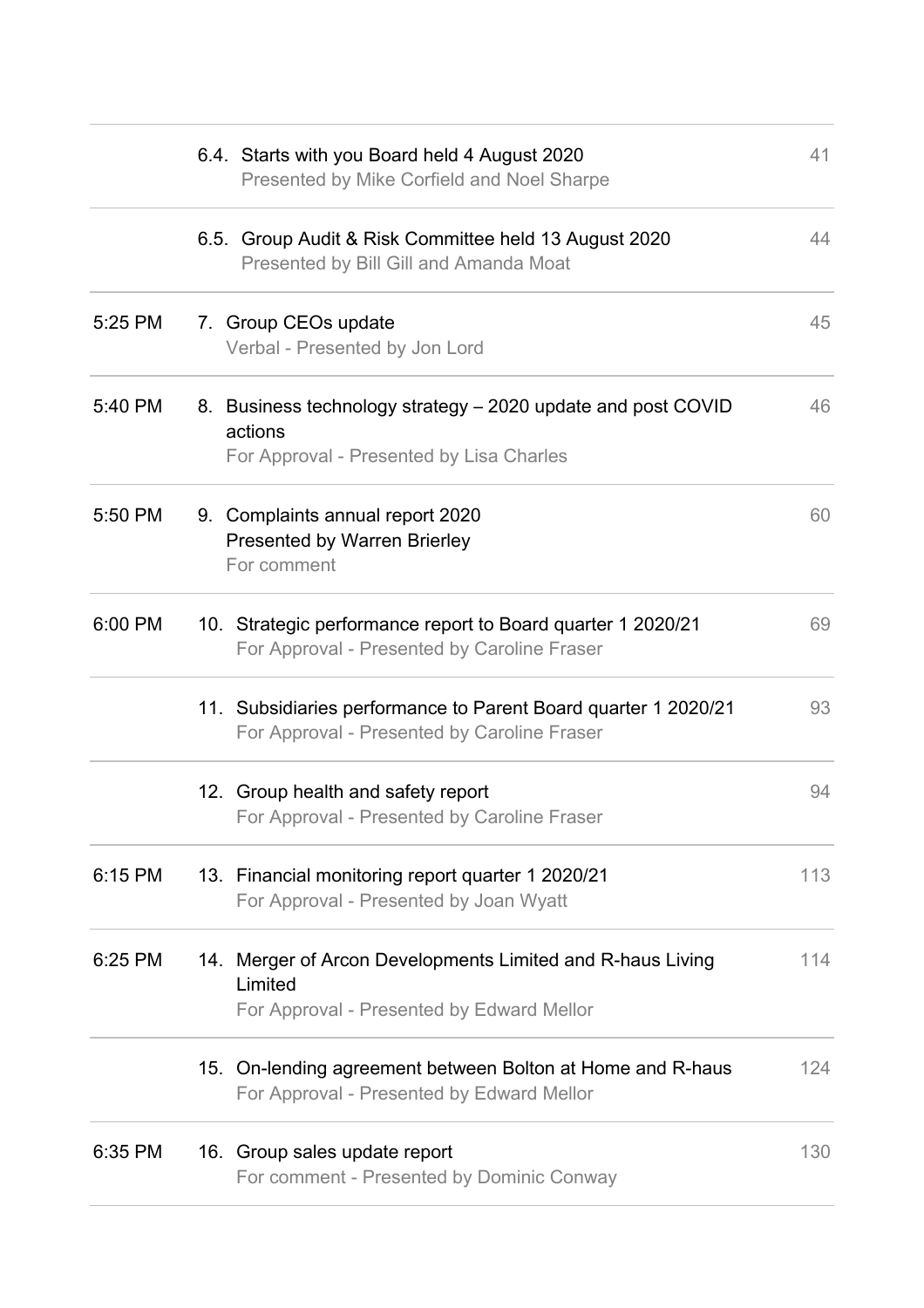| 6:40 PM | 17. Asset investment report<br>For Approval - Presented by Carol Southern                                                                                                        | 140 |
|---------|----------------------------------------------------------------------------------------------------------------------------------------------------------------------------------|-----|
| 6:50 PM | 18. Confirmation of written resolutions<br>For Information - Presented by Tina Cunliffe                                                                                          | 150 |
|         | 19. Group Board annual reporting and forward planning timetable<br>For comment - Presented by Tina Cunliffe                                                                      | 152 |
| 6:55 PM | 20. Members' comments sought on the following items in advance<br>of the meeting in order that they can be approved as one item:                                                 | 161 |
|         | 20.1. Modern slavery and human trafficking annual statement<br>2020/21<br>For Approval - Presented by Lubna Taj                                                                  | 162 |
|         | 20.2. Bolton at Home customers' annual report<br>For Approval - Presented by Tracey Bailey                                                                                       | 171 |
|         | 20.3. Update on compliance with relevant law<br>For comment - Presented by Tina Cunliffe                                                                                         | 172 |
|         | 20.4. Bolton at Home's annual general meeting (AGM) 2020<br>For Approval - Presented by Tina Cunliffe                                                                            | 185 |
| 7:00 PM | 21. Key messages to communicate to<br>Committees/Subsidiaries/staff, including publicity requests<br>Verbal - Presented by Ian Munro                                             | 188 |
|         | 22. Any health and safety issues/new risks identified from the<br>meeting<br>Verbal - Presented by Ian Munro                                                                     | 189 |
|         | 23. Reflections on the meeting, eg. appropriateness of agenda /<br>quality of papers / quality of discussion and debate /<br>behaviours, etc.<br>Verbal - Presented by Ian Munro | 190 |

24. Date and Time of next meeting - Thursday 24 September 2020 191